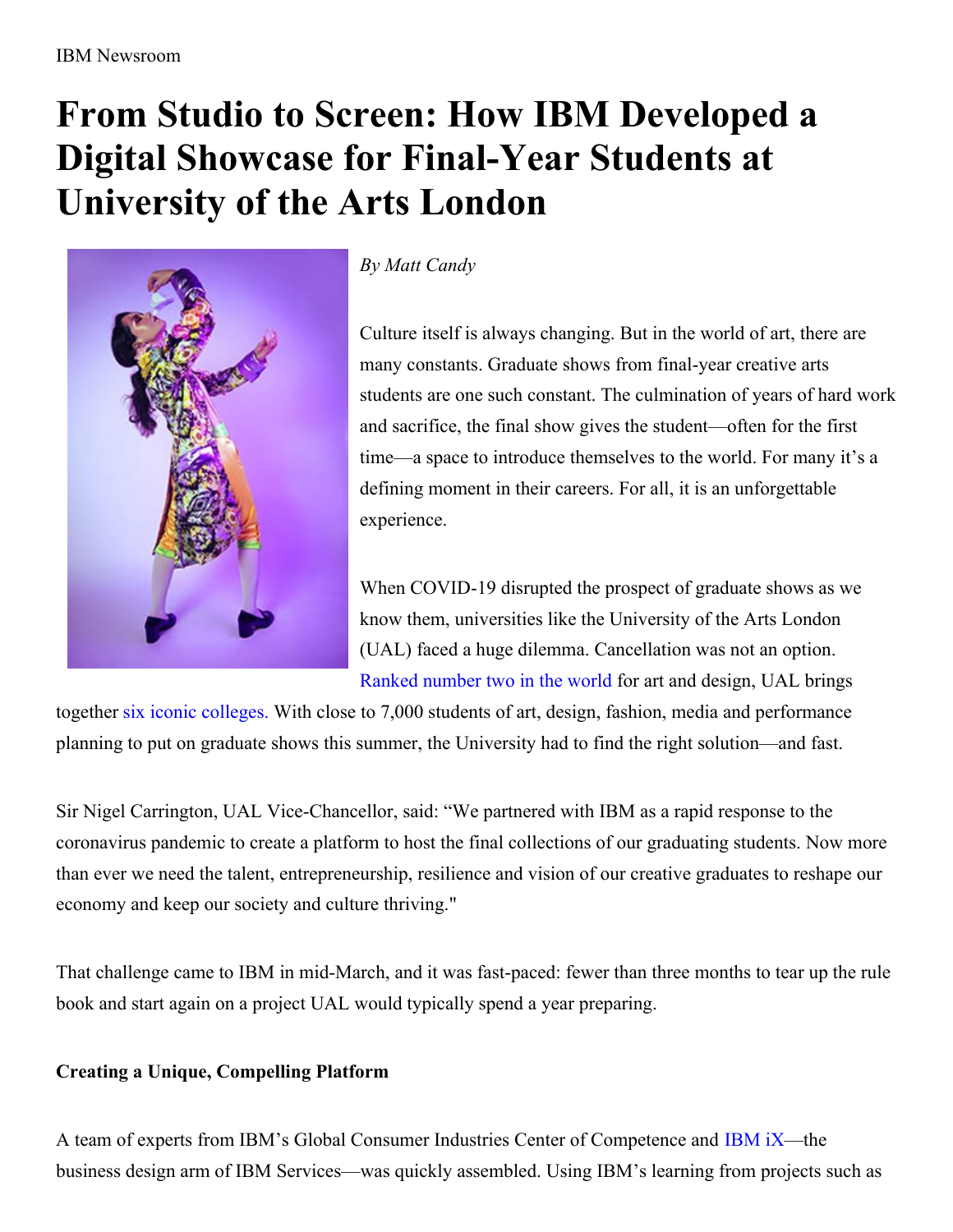our recent [Wimbledon](https://www.ibm.com/thought-leadership/wimbledon/uk-en/index.html) 2020 "The Greatest [Championships"](https://www.ibm.com/case-studies/mercedes-benz-stadium) compilation and our work on the Mercedes-Benz Stadium in Atlanta, the team sketched out concepts. Agile project management then kicked in as the IBM and UAL project teams came together.

Harnessing ideas from as many perspectives as possible—from staff to students to industry—was central to the project. What everybody quickly understood was that this project was not about technology replicating a live show. The objective was to create a unique platform for students to showcase their work in the most compelling ways for industry, the media and the general public.

The end result is the UAL Graduate [Showcase](https://graduateshowcase.arts.ac.uk/)—a curated and richly layered digital platform announced today. UAL describes it as a platform hosting the next generation of creative talent from across UAL's six world-leading colleges in one, curated space for the first time in history.

The launch of the platform will be accompanied by an events program, running from July 28 to August 7. But users are not constrained by the transience of a gallery visit or a catwalk show. Visitors can take their time to absorb what's before them, and they can return again and again. Graduates can highlight works for sale, with embedded links to their individual e-commerce platforms.



Works from three of the artists taking part in the UAL Graduate Showcase: At top, "Grenouille" by Julia *Sasaki Hernanz, B.A. Costume for Performance, London College of Fashion, UAL; above, "r you happy to be alive" by Yifan He, B.A. Fine Art: Sculpture, Camberwell College of Arts, UAL; and below, "Break the Frame'" by Sophie Huckfield, M.A. Material Futures, Central Saint Martins, UAL. Images courtesy the*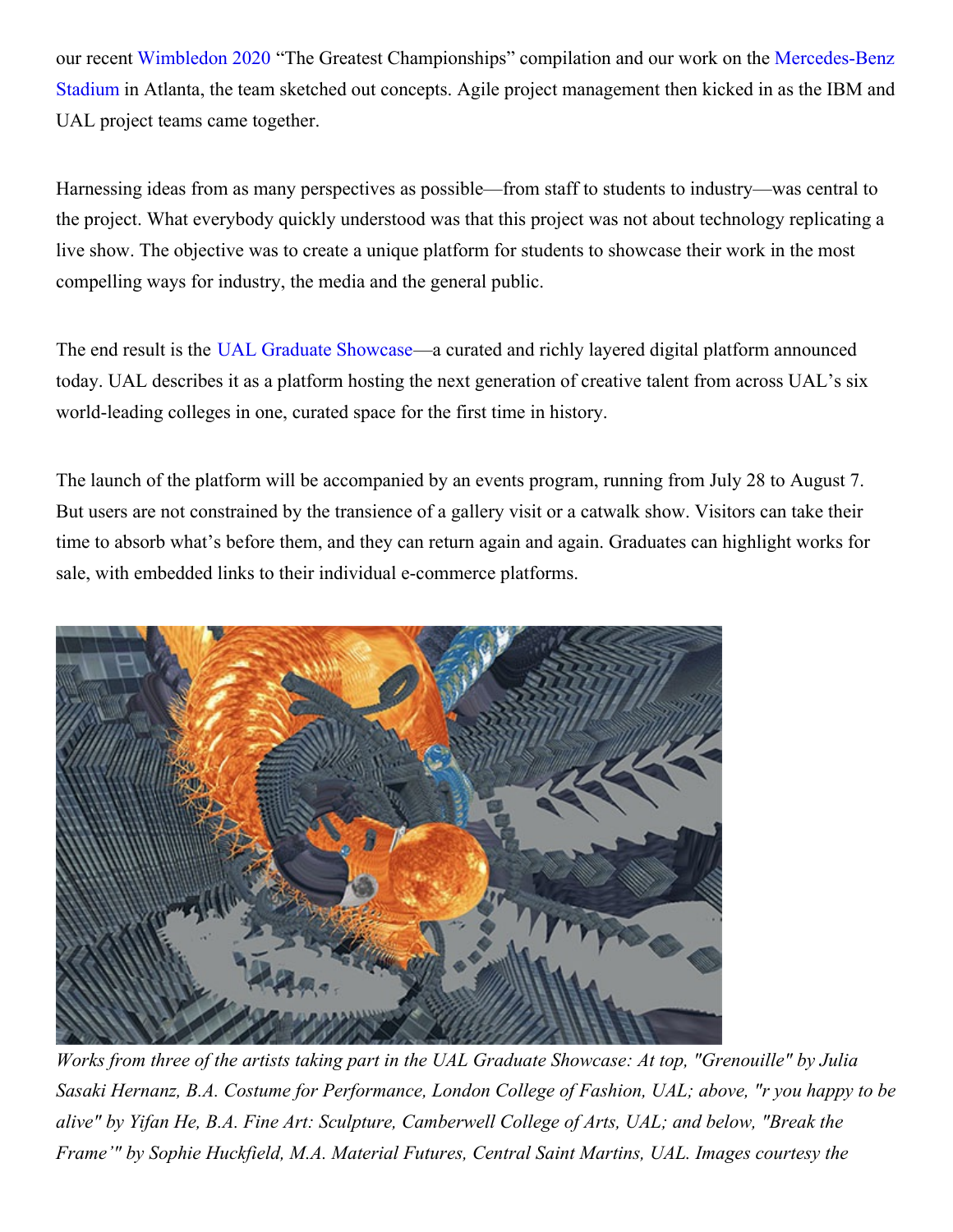*artists and UAL.*

## **Planning for a Hybrid Future**

Behind the new digital platform is state-of-the-art thinking and technology. Our project engagement leader, Joseph Kearins, and his team worked hand in hand with UAL and the colleges in agile sprints. They built the platform using Red Hat OpenShift on the IBM public cloud, providing a solid foundation of open source innovation, security leadership, and enterprise-grade infrastructure. This platform gives UAL the flexibility to access the very latest applications and services without vendor lock-in.

IBM iX harnessed the power of design, data and exponential technologies to quickly create and bring to life an engaging—and beautiful—digital platform experience.

The UAL Graduate Showcase does not intend to replace physical shows. The world is experiencing a very unusual moment, and UAL plans a return to physical shows as soon as it is safe to do so. Yet, looking ahead, as current world events continue to disrupt regular business operations, it is clear that the current health crisis will have a lasting impact on how we live and work.

UAL will have to tackle whether a hybrid approach with graduate shows will become a necessity in the future—not just to cope with post-pandemic safety measures, but to continue to grow as a leading arts institution in the digital age. Hybrid shows, blending physical and virtual experiences more deeply than ever before, could change how future generations of talent are announced to the world, and shape how creators and audiences engage with the arts.